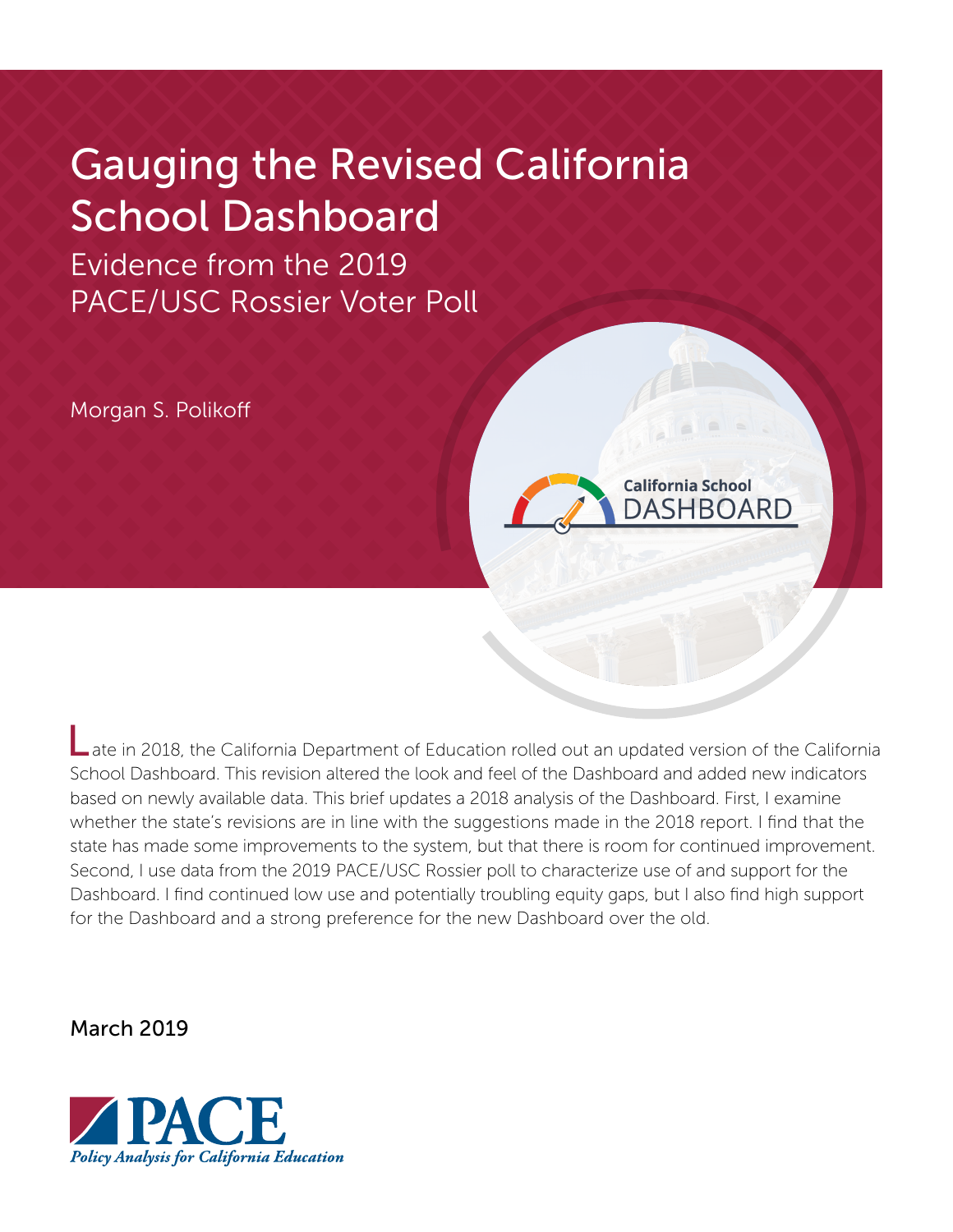

Just last year, I co-wrote a technical report for the *Getting Down to Facts II* (GDTFII) project focused on the California School Dashboard<sup>1</sup>. That report used data from the Dashboard itself, from a state-representative poll of California voters, and from interviews with school district leaders to understand the early implementation of the Dashboard. The report identified several main challenges for the Dashboard, and it offered suggestions to address these problems:

- First, the analysis found that very few parents were aware of or reported having used the Dashboard and that there were wide gaps between more and less educated voters in their reported use. It recommended greater effort to disseminate the Dashboard and to support users' access to it.
- Second, the analysis found that the tool was not well designed to offer comparisons between schools and that school ratings were highly related to student demographics in a way that likely unfairly punishes schools serving more disadvantaged students. It recommended the state allow Dashboard users to compare schools, especially schools with similar characteristics.
- Third, the analysis found that the Dashboard's chosen approach to measuring growth in student achievement (i.e., subtracting last year's school-average test scores from this year's) was poorly aligned with what research says about the proper ways to use growth models to isolate school effectiveness. It recommended the state adopt a true value-added or student growth percentile model.
- Fourth, the analysis found that the Dashboard gave insufficient weight and priority to the performance of student groups, often relegating those data to back pages or allowing schools to have high overall ratings despite weak subgroup performance. It recommended prioritizing student groups in reporting and giving users the ability to focus their search on the main groups of interest.

Since this report was written, two important events have happened with respect to the Dashboard. First, in December 2018, the state put out a new version of the Dashboard, replacing the look and feel of the old Dashboard and updating the data. Second, in January 2019, PACE and USC Rossier conducted a poll of California voters, updating the information collected on the 2018 poll used in the original report. The purpose of this brief is to update the September 2018 report based on these new changes and data and examine the extent to which the original report's recommendations still hold.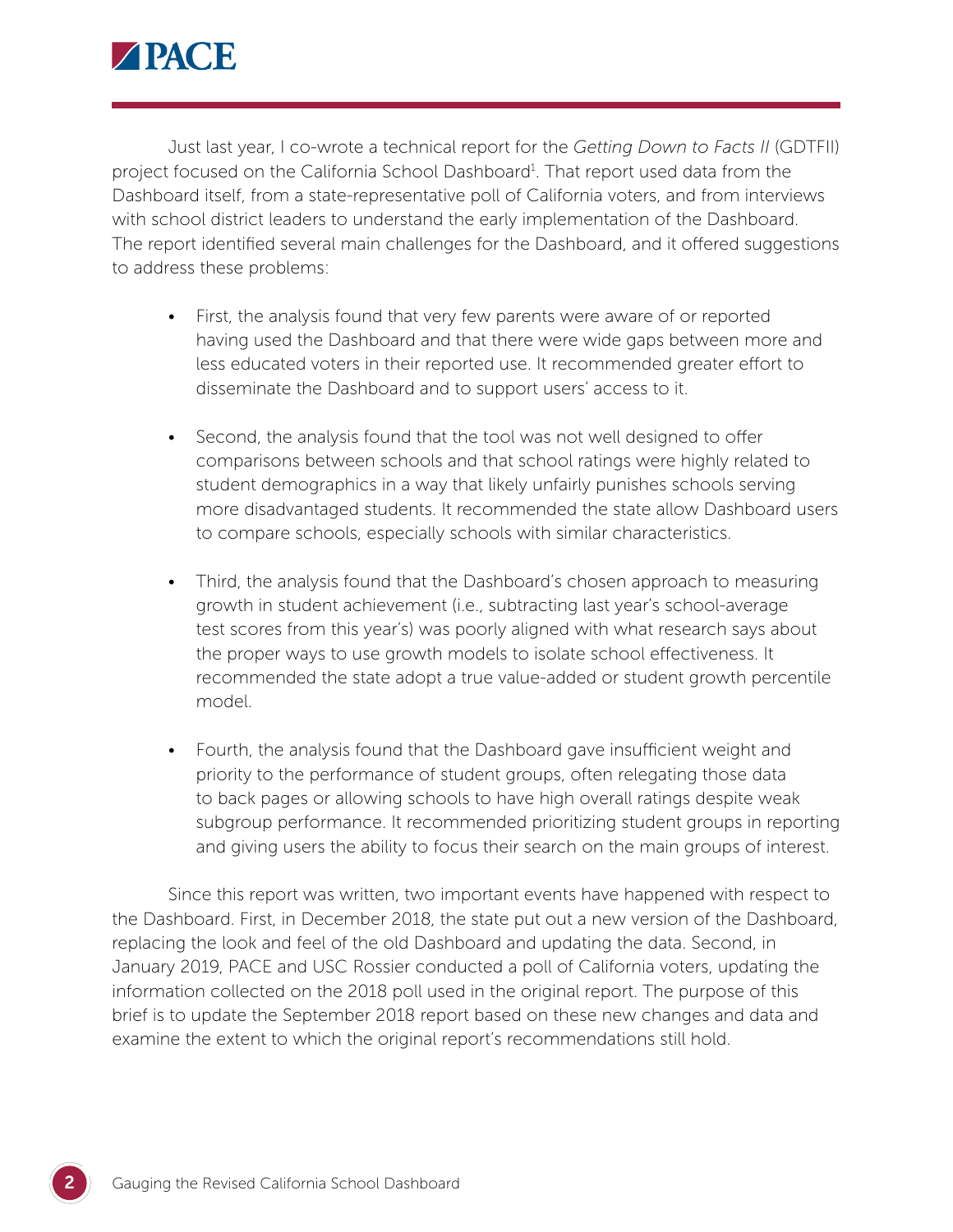## Changes to the Dashboard

The state made a number of changes, substantive, technical, and stylistic, in their 2018 revision of the Dashboard. Substantively, new indicators were included for the first time. These include chronic absenteeism, college/career, and Grade 11 test scores. Technically, the state updated its calculation of graduation rates, added adjustments for school performance in schools with low test participation, switched to three-by-five grids (from five-by-five) for some small schools, and began including new alternative schools in Dashboard calculations. Stylistically, the state put all of the Dashboard data on a single page, changed the way that the main rankings are indicated (moving from pie pieces to gauges), created a new page that allows users to see the overall ratings for each individual school in a district, and foregrounded student group data in several places (see Figure 1).



Figure 1. New Displays on the California School Dashboard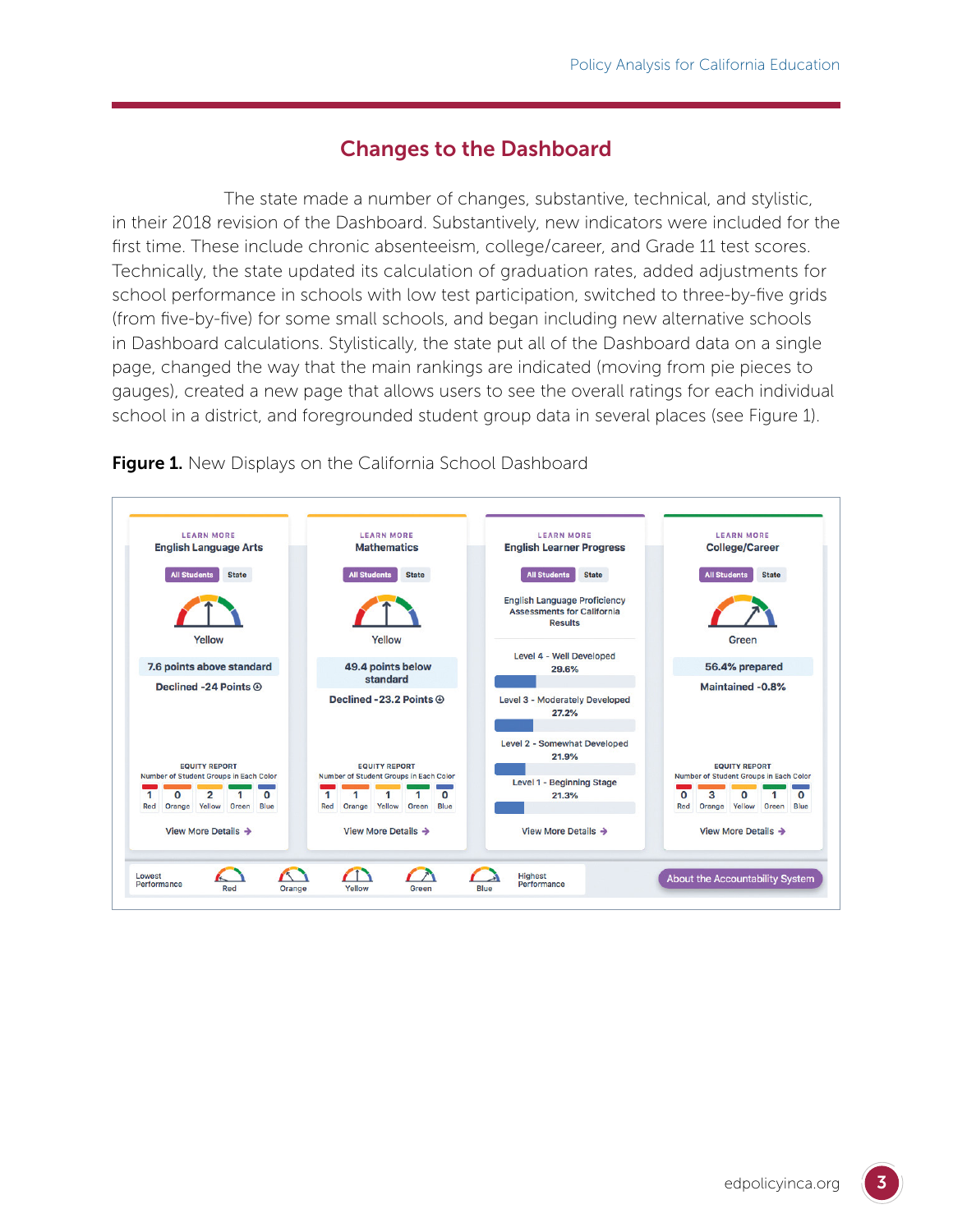

These changes are generally welcome and in line with the recommendation in the 2018 GDTFII Dashboard report. In particular:

- The inclusion of new indicators addresses some of the superintendents' stated concerns that the Dashboard was mainly still focused on test scores.
- The use of three-by-five grids for small schools will improve the year-to-year stability of ratings for those schools.
- Moving all of the information for a school to a single page likely makes the tool more usable and decreases the likelihood that users will miss important data.
- Allowing users to see all schools in a district side-by-side increases the utility of the tool for comparing schools, which may be especially important for parents seeking to use the data to make decisions about where to enroll their children.

Overall, these are a good first set of changes that users should appreciate.

However, there are several recommended changes that were not made, or that were made in ways that were not ideal, and these might be fertile ground for future modifications. For example:

- The comparison tool allows users to compare schools within districts, but it does not allow users to compare schools between districts. Given that many parents may have a choice set that includes schools from multiple districts (including both traditional public and charter schools), this could be a useful fix. Perhaps the most straightforward fix would be simply to allow parents to select as many schools as they would like in order to compare them.
- The comparison tool allows users to sort schools on any of the indicators, but it does not allow users to compare multiple indicators at once, nor does it allow users to compare schools with similar demographics. Given the well established relationships between school average performance measures and student demographics, this approach will tend to make more affluent schools look more favorable and less affluent schools to look worse. The state should consider creating a tool that allows users to compare similar schools, as they used to do under the Academic Performance Index.
- The comparison tool allows users to compare schools only on overall performance on each indicator, not on student group performance. The most relevant comparison for a given parent, in contrast, is probably "where do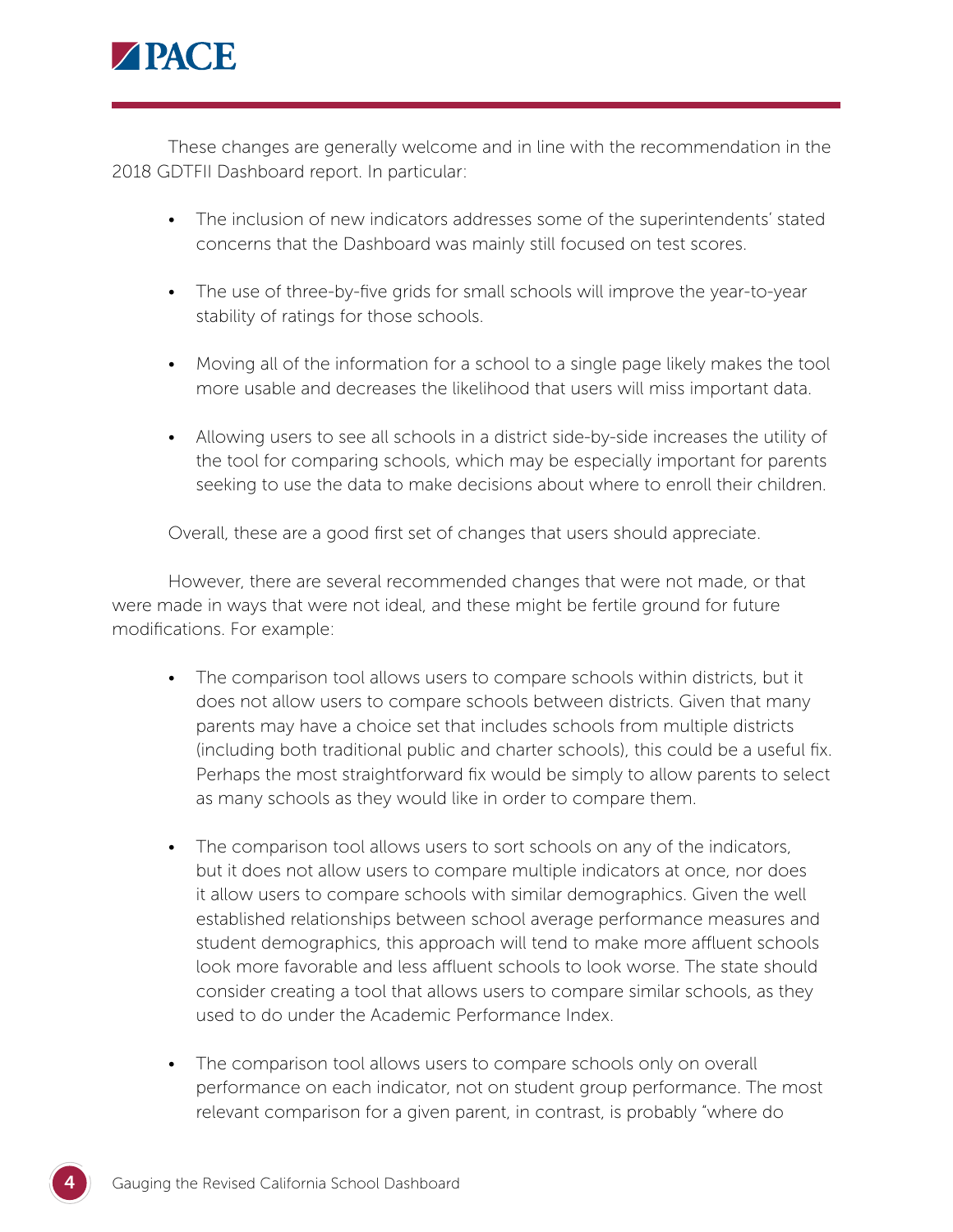students who look like my child do the best?" To this end, the tool could do more to offer parents the opportunity to customize their experience based on student demographics. The state should consider modifying the tool to allow users to compare schools for a given subgroup.

• The state has not changed its approach to student growth, so all of the concerns about the chosen approach that were described in the previous report remain relevant. In that previous report, we wrote the following, and every word of it still applies:

The state has chosen a simplistic 'change' measure by merely taking the difference between this year's scores and last year's scores on each outcome. This approach suffers from many problems, not the least of which is that it does not adjust for the fact that these are different students being compared to one another (i.e., there are 'cohort effects'). Especially for test scores, where there is a wealth of knowledge about the best ways to construct accountability system growth measures, there is no reason for the state to choose the approach it did. The state should choose a more appropriate growth measure, such as a two-step value-added model.

The state is consulting with experts on ways to improve their growth measures (I am a part of those conversations); hopefully, after that feedback, they will make a choice that is better aligned with what the literature suggests.

Clearly, there is room for continued progress in the kinds of data reported on the Dashboard and the ways in which they are reported.

#### Awareness and Use of the Dashboard

All of these changes were made to the Dashboard to help educators, parents, and the public make better use of school performance data. The 2019 PACE/USC Rossier poll<sup>2</sup> offers us the opportunity to take stock of public awareness and use of the Dashboard, as well as to examine voters' attitudes towards the new Dashboard.

In terms of awareness of the Dashboard, our results show little change from 2018 to 2019. In 2018, 45 percent of voters reported having heard of the Dashboard, with 6 percent saying they knew a "good deal" about it and 10 percent saying they knew a "fair amount." In 2019, 46 percent of voters reported having heard of the Dashboard, with 9 percent saying they knew a "good deal" about it and 11 percent saying they knew a "fair amount." While the overall level of awareness was therefore almost completely

5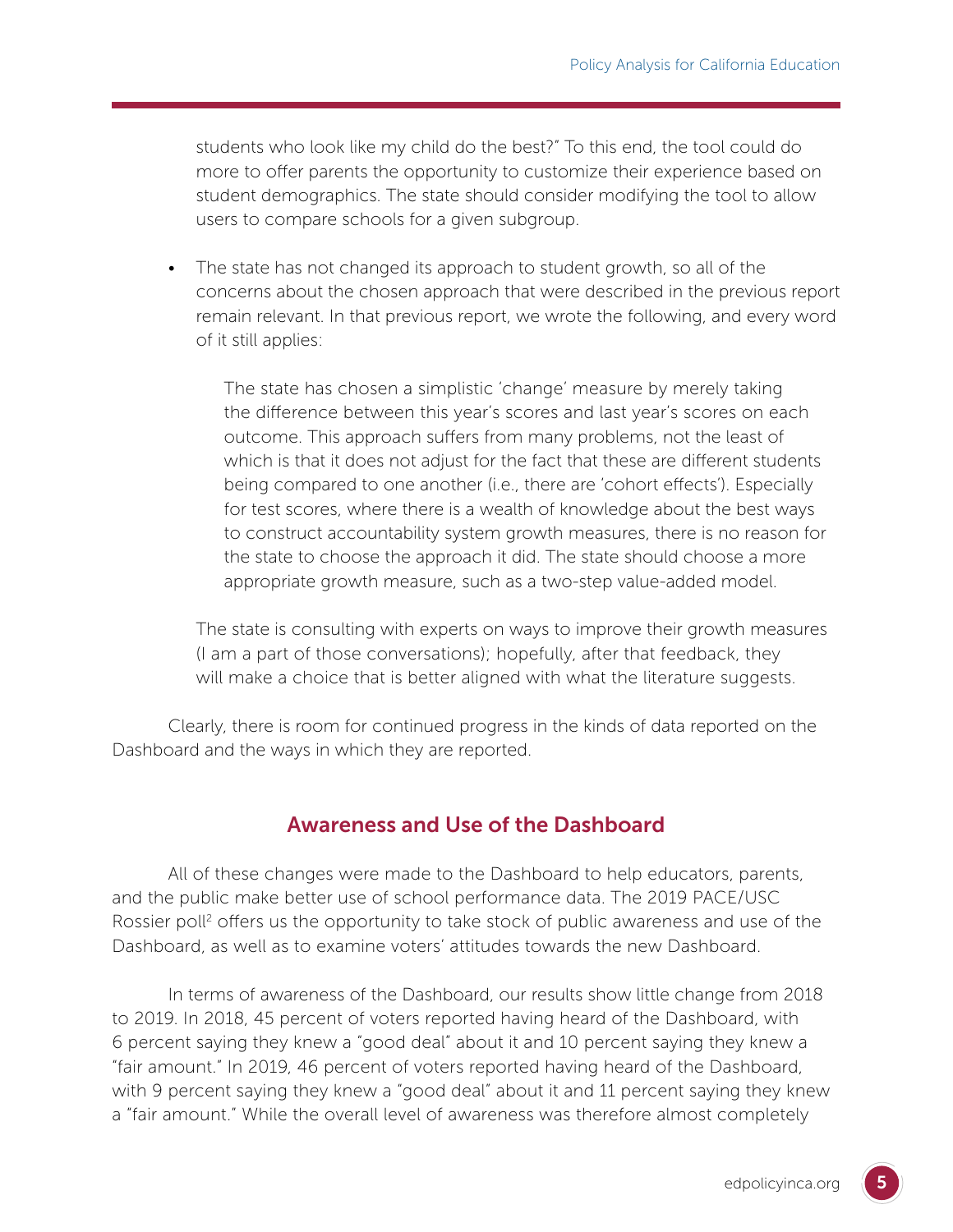

flat (and certainly within the margin of error), the increase in higher levels of awareness (20 percent this year versus 16 percent last year) is a bit larger. Narrowing the sample to just parents, we saw no increase from 2018 to 2019—66 percent of parents last year reported awareness versus 63 percent this year. However, as shown in Figure 2, there are substantial differences between parents and voters overall: In 2019, 39 percent of parents reported knowing a fair amount or a lot about the Dashboard, compared to only 20 percent of voters.



**Figure 2.** Voter and Parent Awareness of the Dashboard, 2019

Though awareness has not increased, the proportion of voters who reported having been to the Dashboard website did increase from 2018 to 2019. In 2018, 12 percent of voters and 35 percent of parents said they had visited the Dashboard website. In 2019, 17 percent of voters and 38 percent of parents reported having been to the website. The proportion reporting having visited the Dashboard more than twice also saw increases from 3 percent to 6 percent for all voters and from 12 percent to 16 percent for parents. Again, there are substantial differences here between parents and voters: In 2019, 38 percent of parents had visited the Dashboard, compared to only 17 percent of voters (see Figure 3).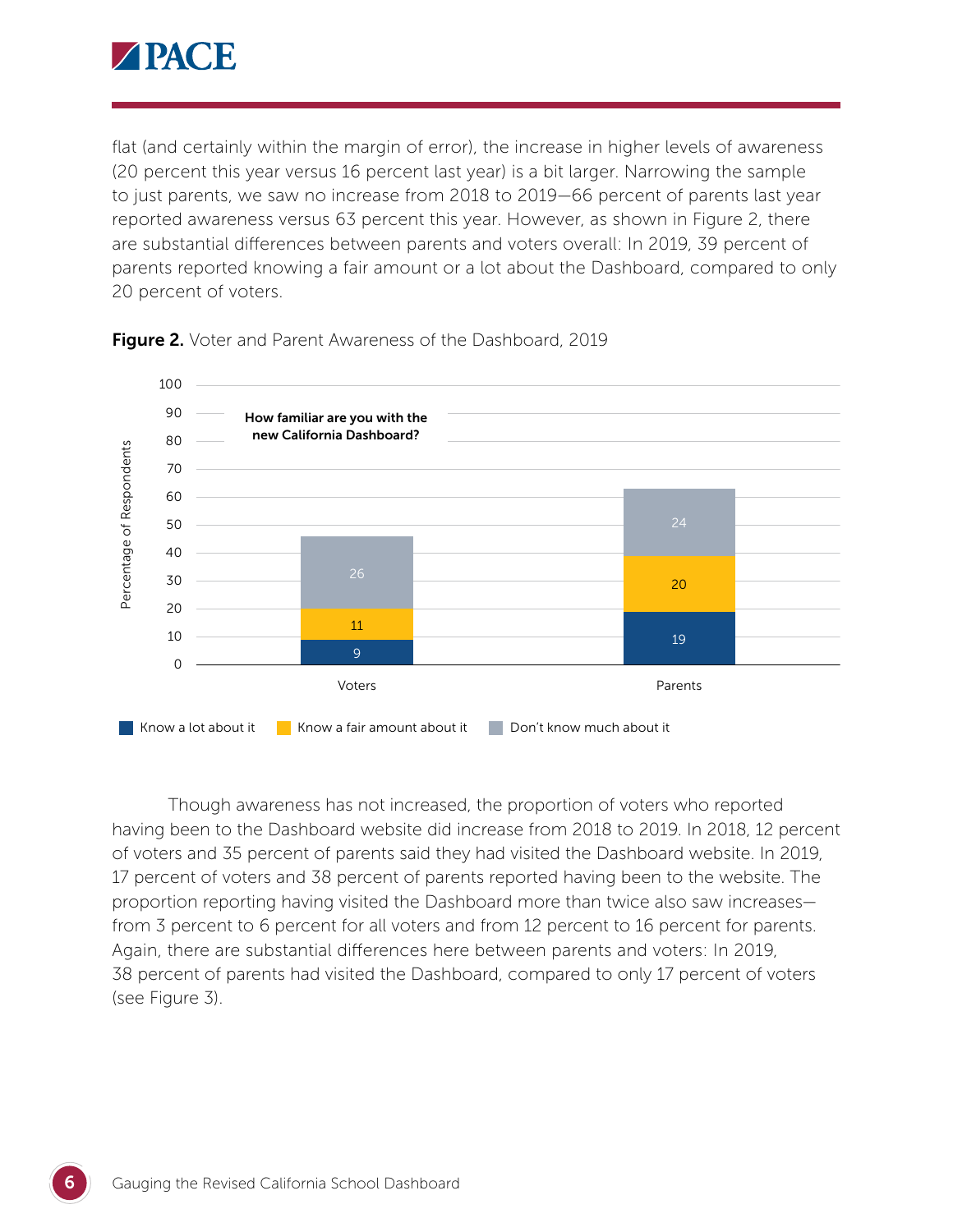



We also tested whether the trends we observed in the 2018 data—with more educated voters much more likely to be aware of or use the Dashboard—held in 2019. This trend did continue (see Figure 4). Looking by household income, for instance, just 30 percent of those with incomes below \$35K had heard of the Dashboard, versus 61 percent of those with incomes above \$250K. In terms of use, just 6 percent of those with incomes below \$35K said they had visited the Dashboard, versus 30 percent of those with incomes above \$250K. Again, the state might need to do more to reach out to less educated or lower income voters if the goal is to put more data in their hands to make decisions about where to send their children.

7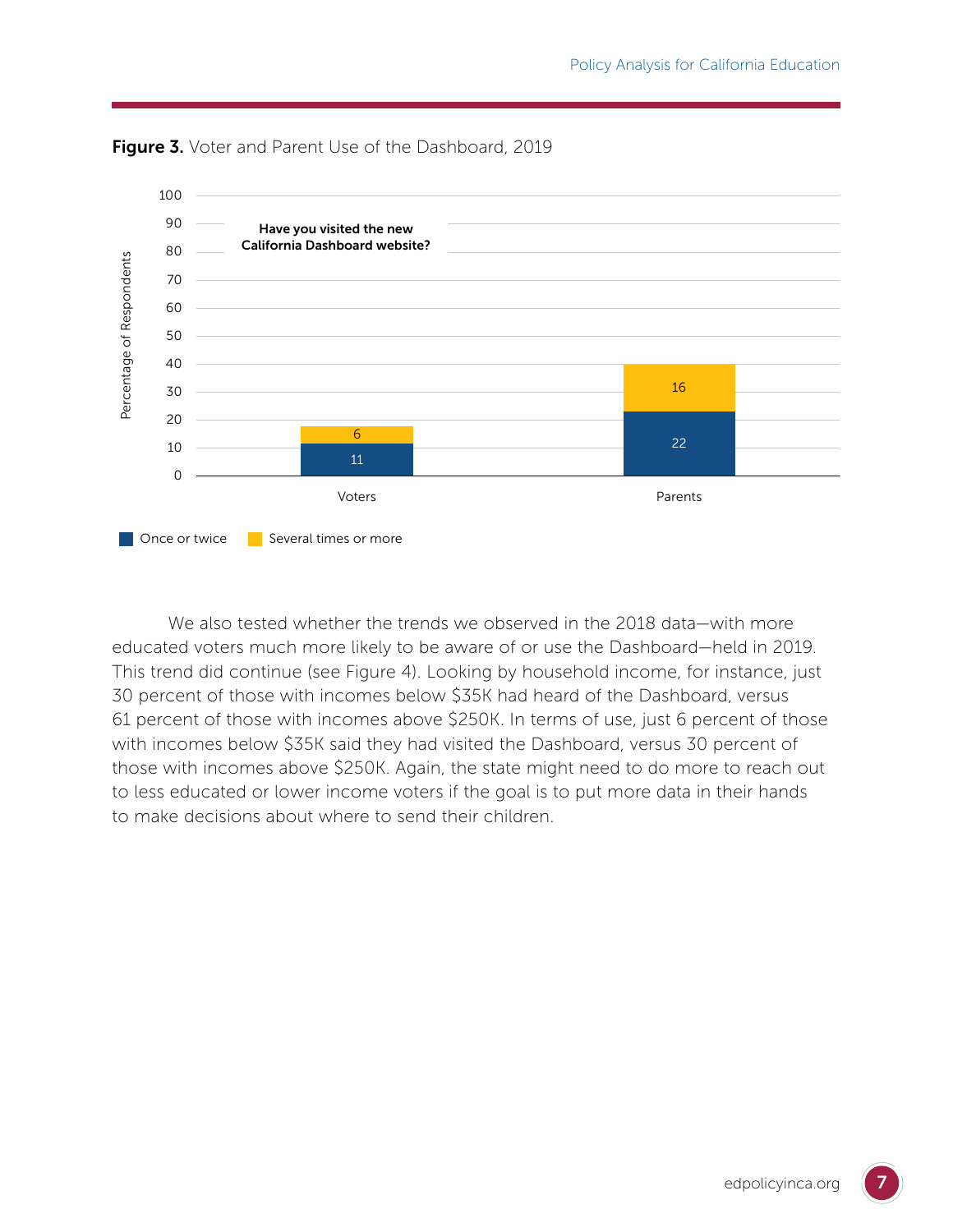# **APACE**



Figure 4. Awareness and Use of the Dashboard by Income, 2019

We also asked a variety of questions to get at the extent to which voters supported the Dashboard, both in general and specifically the new version. Among voters who reported having been to the Dashboard, support for the Dashboard was largely unchanged. In 2018 the margin was 51 percent with a positive view (11 percent very positive) versus 12 percent with a negative view (2 percent very negative). In 2019 the margin was 52 percent with a positive view (17 percent very positive) versus 12 percent with a negative view (2 percent very negative). In both years, parents who had been to the Dashboard were even more positive (72 percent expressed a positive view (25 percent very positive) in 2018, 71 percent expressed a positive view (32 percent very positive) in 2019). These results were similar when we asked users about the utility and effectiveness of the Dashboard indicators, with generally 55–60 percent of voters showing support and 20–30 percent showing opposition. These findings suggest that overall levels of support are not changing among users, but that some users are getting more positive in their views.

Finally, we specifically tested whether California voters preferred the new or the old Dashboard. We randomly assigned half the 2019 voters to get an image of the old Dashboard and half to get an image of the new one. Then we asked them how positive or negative their impression was of what they saw. This question highlights that voters were much more favorable toward the new Dashboard than the old. As shown in Figure 5, when seeing the old Dashboard, 52 percent of voters expressed a positive impression (10 percent very positive) and 25 percent expressed a negative impression (5 percent very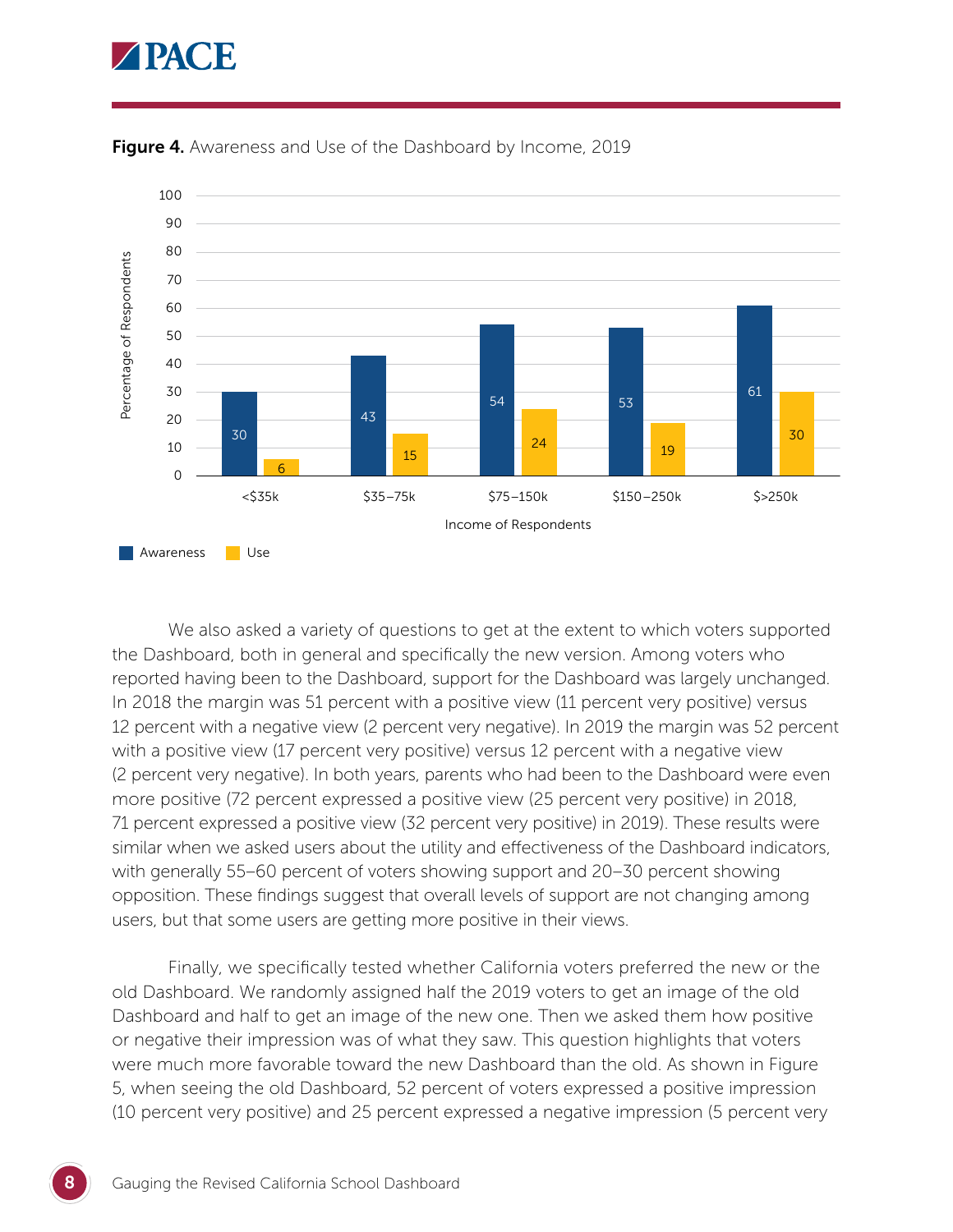negative). When seeing the new Dashboard, 65 percent of voters expressed a positive impression (17 percent very positive) and 19 percent a negative impression (4 percent very negative). Parents were even more enthusiastic about the new Dashboard, with 81 percent expressing a positive impression (33 percent very positive) and just 11 percent a negative impression (3 percent very negative).





Overall, the poll results lead us to several conclusions:

- There remains a problem of awareness, with few voters and even many parents, aware of or having used the Dashboard.
- There are important inequities in awareness and use of the Dashboard along income lines, with more affluent voters much more likely to be aware of or report having visited the Dashboard.
- Voters and parents who have been to the Dashboard are enthusiastic about it; this enthusiasm is not changing much, except there may be a slight increase in people who are very enthusiastic.
- Voters and parents express a strong preference for the new Dashboard over the old, and parents are almost uniformly positive about the new Dashboard.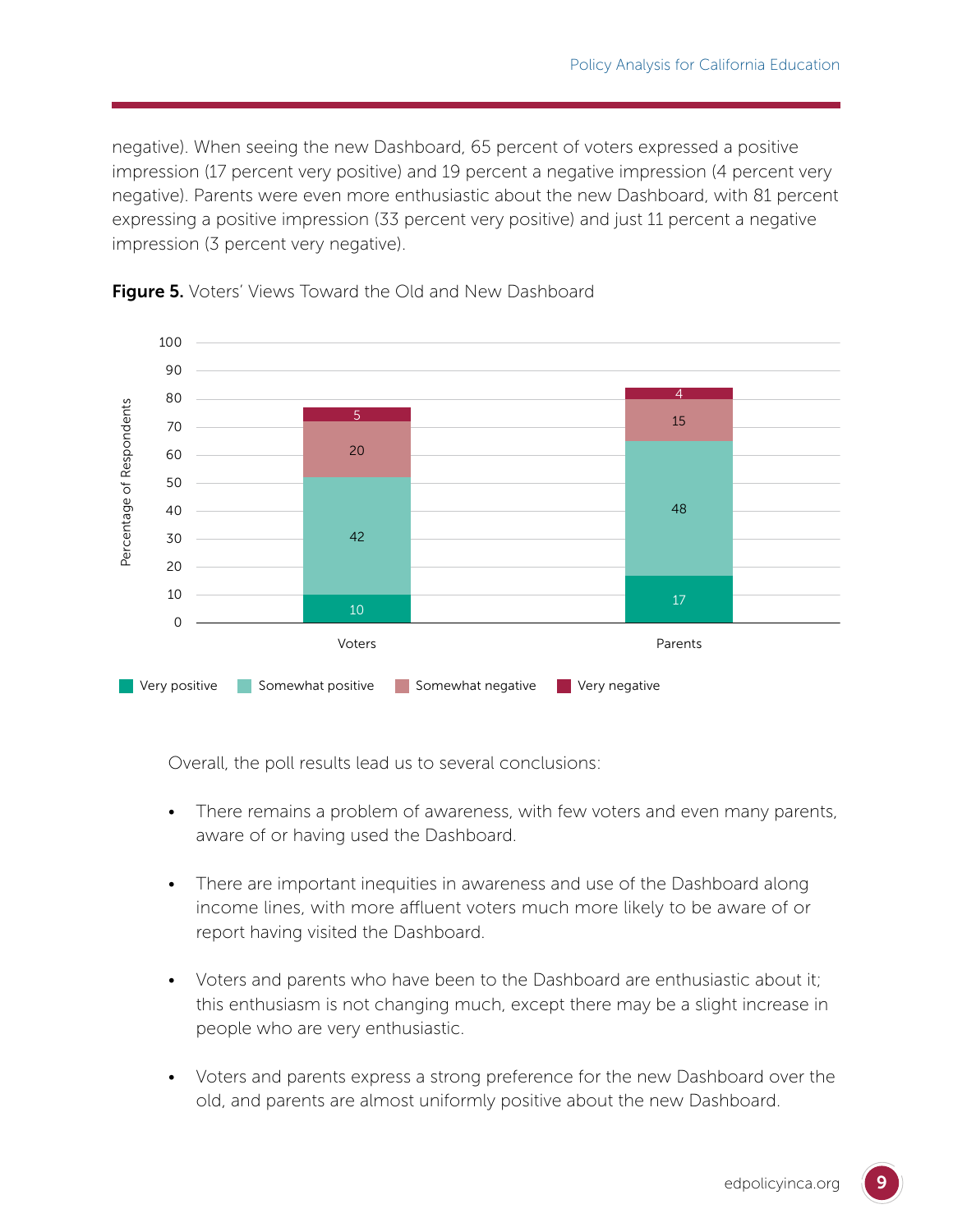

# **Discussion**

The results of this analysis are promising for the state as it looks to continue supporting the Dashboard, but there is room for improvement. Clearly, the state has made some significant changes to the Dashboard, and voters and parents seem to think the new Dashboard is a marked improvement. At the same time, very few voters (and somewhat more, but far from a majority of parents) have been to the Dashboard, suggesting its impact on decisions will be somewhat muted. This brief has offered some additional suggestions for the state to consider as it continues revising the Dashboard in future years, though most of the recommendations of the prior report also still hold. In particular, the state should focus its efforts on boosting the ability of the tool to compare schools, choosing an appropriate growth model, and working to disseminate the tool more widely and encourage its use (especially among disadvantaged groups). Through these efforts to continuously improve the Dashboard, the state can better leverage this new tool to drive school improvement efforts.

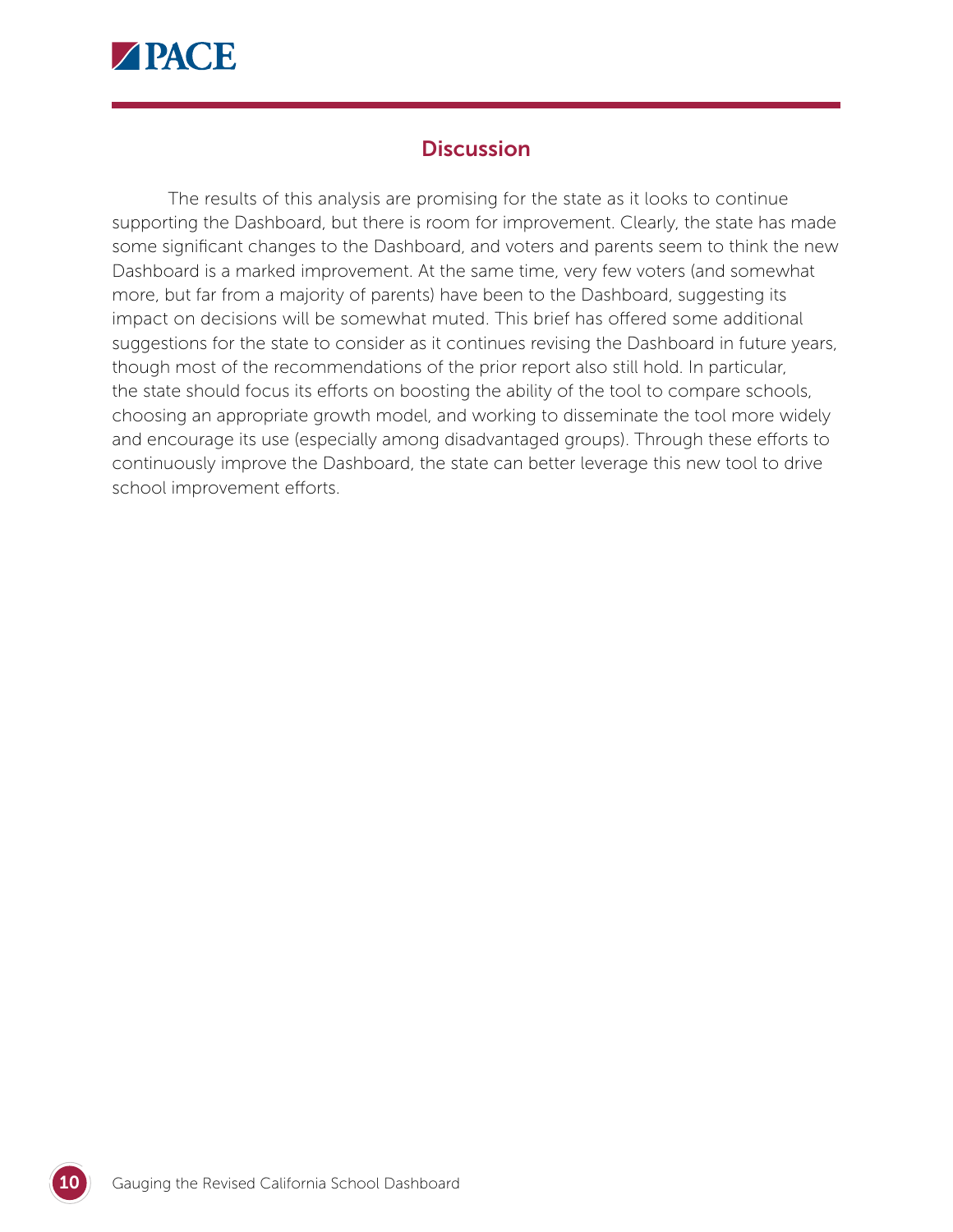# Author Biography

**Morgan S. Polikoff** is an Associate Professor of Education at the Rossier School of Education at the University of Southern California. His areas of expertise include K–12 standards, assessment, and accountability policy, alignment, and the measurement of classroom instruction. Polikoff received his doctorate from the University of Pennsylvania's Graduate School of Education in 2010 with a focus on Education Policy and his Bachelors in Mathematics and Secondary Education from the University of Illinois at Urbana-Champaign in 2006.

# **Endnotes**

- <sup>1</sup> [https://gettingdowntofacts.com/publications/need-improvement-assessing-california](https://gettingdowntofacts.com/publications/need-improvement-assessing-california-dashboard-after-one-year)[dashboard-after-one-year](https://gettingdowntofacts.com/publications/need-improvement-assessing-california-dashboard-after-one-year)
- <sup>2</sup> <https://www.edpolicyinca.org/publications/pace-and-usc-rossier-polls-2019>

11